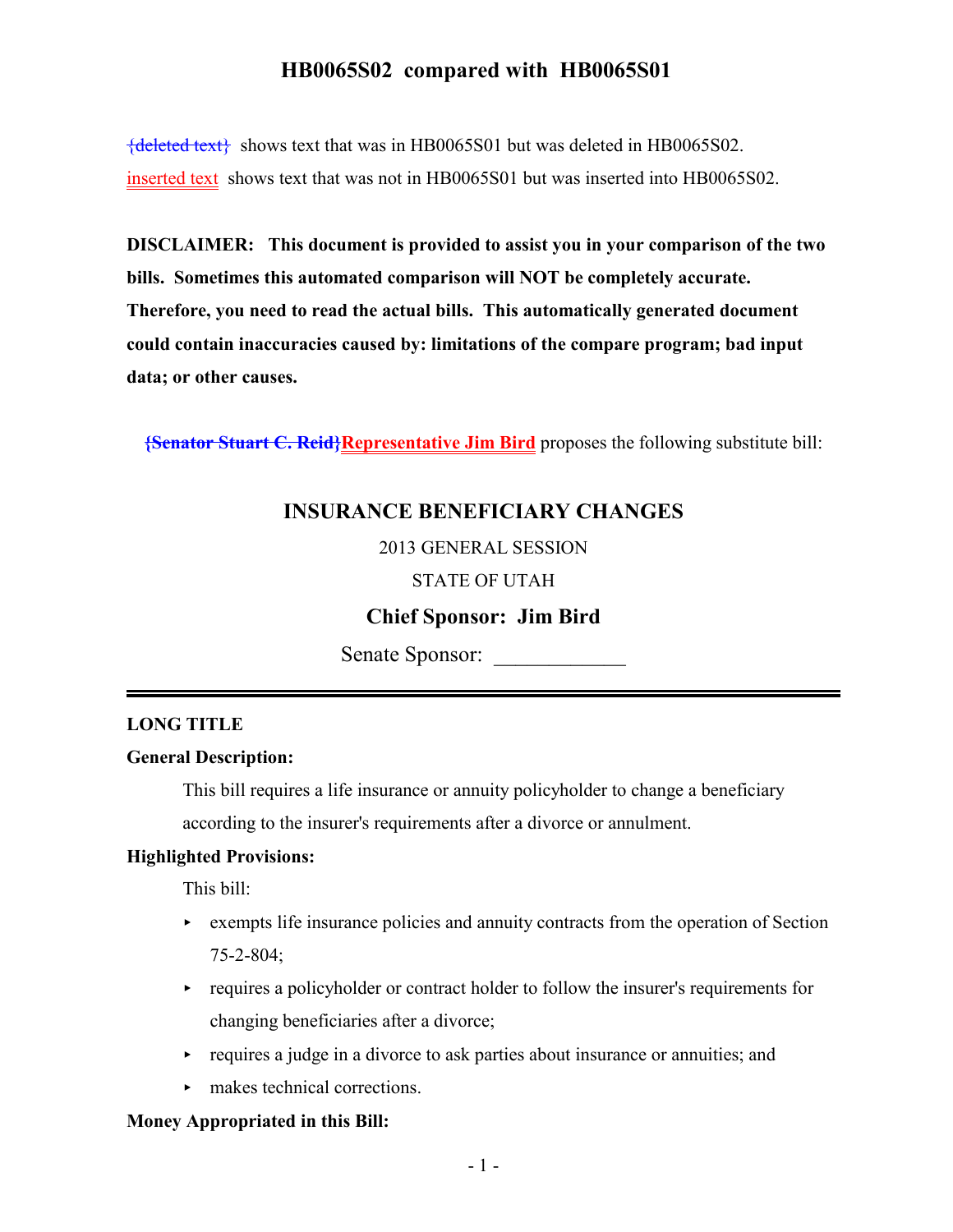None

### **Other Special Clauses:**

None

#### **Utah Code Sections Affected:**

AMENDS:

**30-3-5**, as last amended by Laws of Utah 2010, Chapter 285

**31A-22-413**, as last amended by Laws of Utah 2006, Chapter 62

**75-2-804**, as repealed and reenacted by Laws of Utah 1998, Chapter 39

*Be it enacted by the Legislature of the state of Utah:*

Section 1. Section **30-3-5** is amended to read:

**30-3-5. Disposition of property -- Maintenance and health care of parties and children -- Division of debts -- Court to have continuing jurisdiction -- Custody and parent-time -- Determination of alimony -- Nonmeritorious petition for modification.**

(1) When a decree of divorce is rendered, the court may include in it equitable orders relating to the children, property, debts or obligations, and parties. The court shall include the following in every decree of divorce:

(a) an order assigning responsibility for the payment of reasonable and necessary medical and dental expenses of the dependent children including responsibility for health insurance out-of-pocket expenses such as co-payments, co-insurance, and deductibles;

(b) (i) if coverage is or becomes available at a reasonable cost, an order requiring the purchase and maintenance of appropriate health, hospital, and dental care insurance for the dependent children; and

(ii) a designation of which health, hospital, or dental insurance plan is primary and which health, hospital, or dental insurance plan is secondary in accordance with the provisions of Section 30-3-5.4 which will take effect if at any time a dependent child is covered by both parents' health, hospital, or dental insurance plans;

(c) pursuant to Section 15-4-6.5:

(i) an order specifying which party is responsible for the payment of joint debts, obligations, or liabilities of the parties contracted or incurred during marriage;

(ii) an order requiring the parties to notify respective creditors or obligees, regarding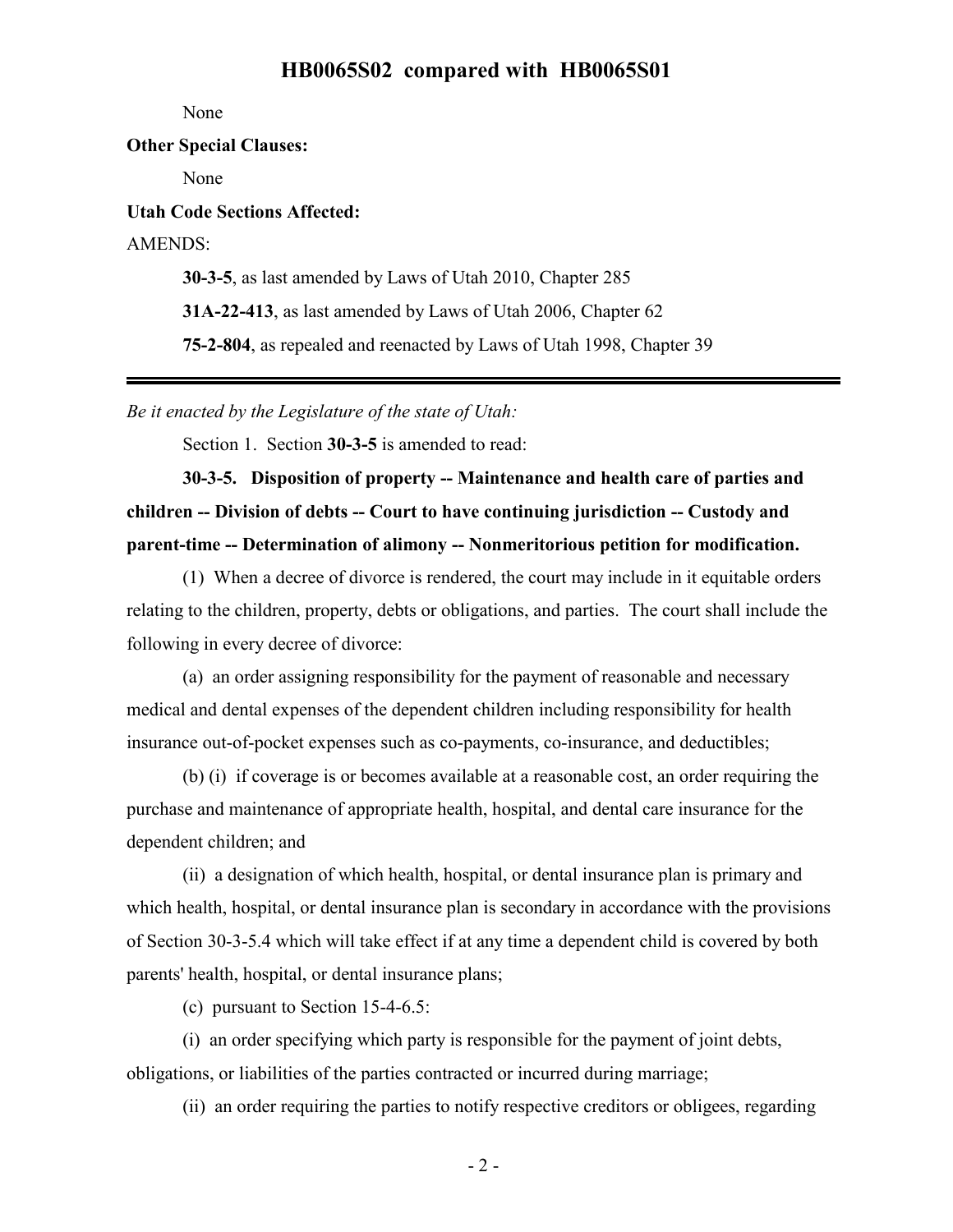the court's division of debts, obligations, or liabilities and regarding the parties' separate, current addresses; [and]

(iii) provisions for the enforcement of these orders; and

(d) provisions for income withholding in accordance with Title 62A, Chapter 11, Recovery Services[.]; and

(e) if either party owns a life insurance policy or an annuity contract, an acknowledgment by the court that the owner has:

(i) reviewed and updated, where appropriate, the list of beneficiaries; and

(ii) affirmed that those listed as beneficiaries are in fact the intended beneficiaries after the divorce becomes final.

(2) The court may include, in an order determining child support, an order assigning financial responsibility for all or a portion of child care expenses incurred on behalf of the dependent children, necessitated by the employment or training of the custodial parent. If the court determines that the circumstances are appropriate and that the dependent children would be adequately cared for, it may include an order allowing the noncustodial parent to provide child care for the dependent children, necessitated by the employment or training of the custodial parent.

(3) The court has continuing jurisdiction to make subsequent changes or new orders for the custody of the children and their support, maintenance, health, and dental care, and for distribution of the property and obligations for debts as is reasonable and necessary.

(4) Child support, custody, visitation, and other matters related to children born to the mother and father after entry of the decree of divorce may be added to the decree by modification.

(5) (a) In determining parent-time rights of parents and visitation rights of grandparents and other members of the immediate family, the court shall consider the best interest of the child.

(b) Upon a specific finding by the court of the need for peace officer enforcement, the court may include in an order establishing a parent-time or visitation schedule a provision, among other things, authorizing any peace officer to enforce a court-ordered parent-time or visitation schedule entered under this chapter.

(6) If a petition for modification of child custody or parent-time provisions of a court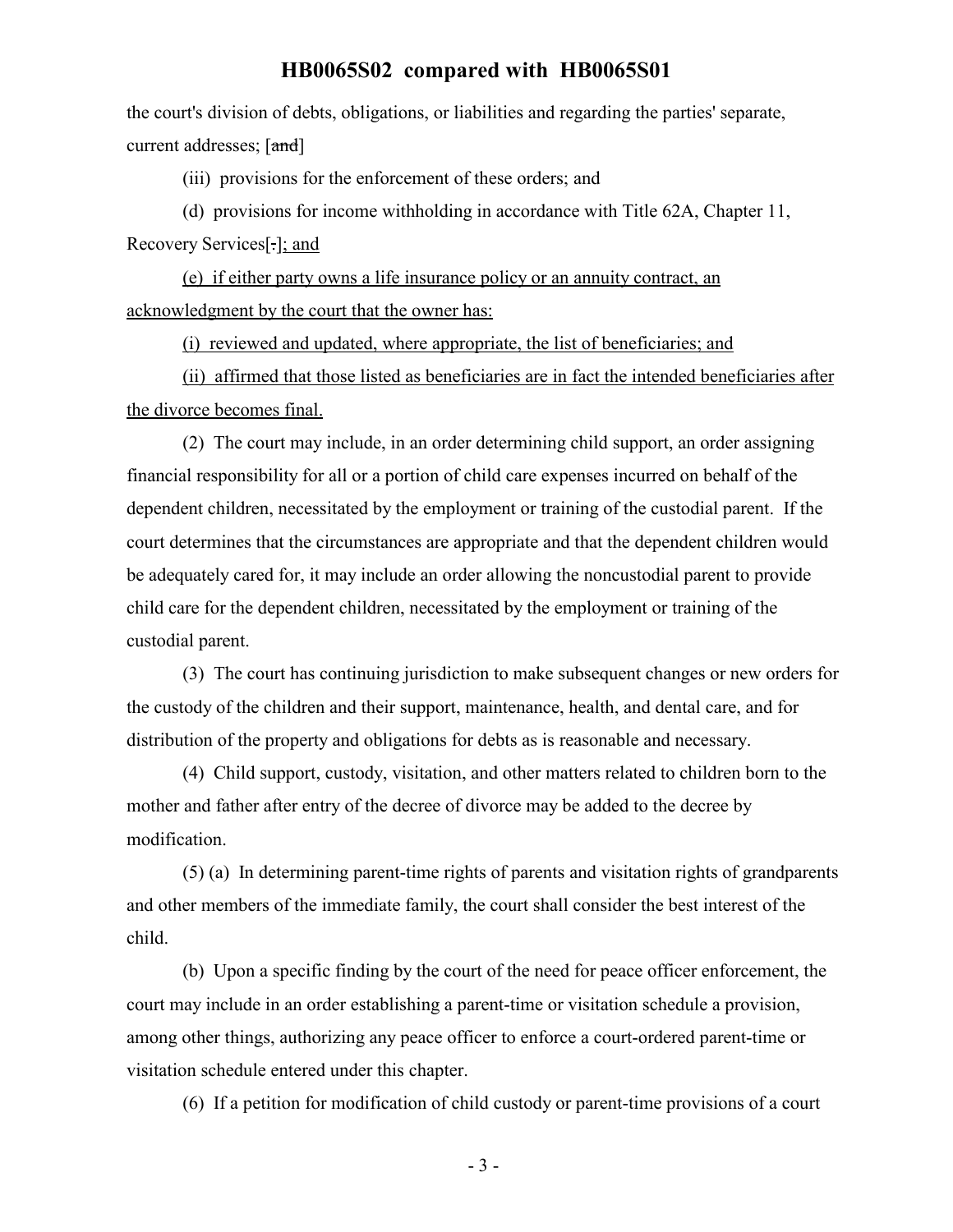order is made and denied, the court shall order the petitioner to pay the reasonable attorneys' fees expended by the prevailing party in that action, if the court determines that the petition was without merit and not asserted or defended against in good faith.

(7) If a petition alleges noncompliance with a parent-time order by a parent, or a visitation order by a grandparent or other member of the immediate family where a visitation or parent-time right has been previously granted by the court, the court may award to the prevailing party costs, including actual attorney fees and court costs incurred by the prevailing party because of the other party's failure to provide or exercise court-ordered visitation or parent-time.

(8) (a) The court shall consider at least the following factors in determining alimony:

- (i) the financial condition and needs of the recipient spouse;
- (ii) the recipient's earning capacity or ability to produce income;
- (iii) the ability of the payor spouse to provide support;

(iv) the length of the marriage;

(v) whether the recipient spouse has custody of minor children requiring support;

(vi) whether the recipient spouse worked in a business owned or operated by the payor spouse; and

(vii) whether the recipient spouse directly contributed to any increase in the payor spouse's skill by paying for education received by the payor spouse or allowing the payor spouse to attend school during the marriage.

(b) The court may consider the fault of the parties in determining alimony.

(c) As a general rule, the court should look to the standard of living, existing at the time of separation, in determining alimony in accordance with Subsection (8)(a). However, the court shall consider all relevant facts and equitable principles and may, in its discretion, base alimony on the standard of living that existed at the time of trial. In marriages of short duration, when no children have been conceived or born during the marriage, the court may consider the standard of living that existed at the time of the marriage.

(d) The court may, under appropriate circumstances, attempt to equalize the parties' respective standards of living.

(e) When a marriage of long duration dissolves on the threshold of a major change in the income of one of the spouses due to the collective efforts of both, that change shall be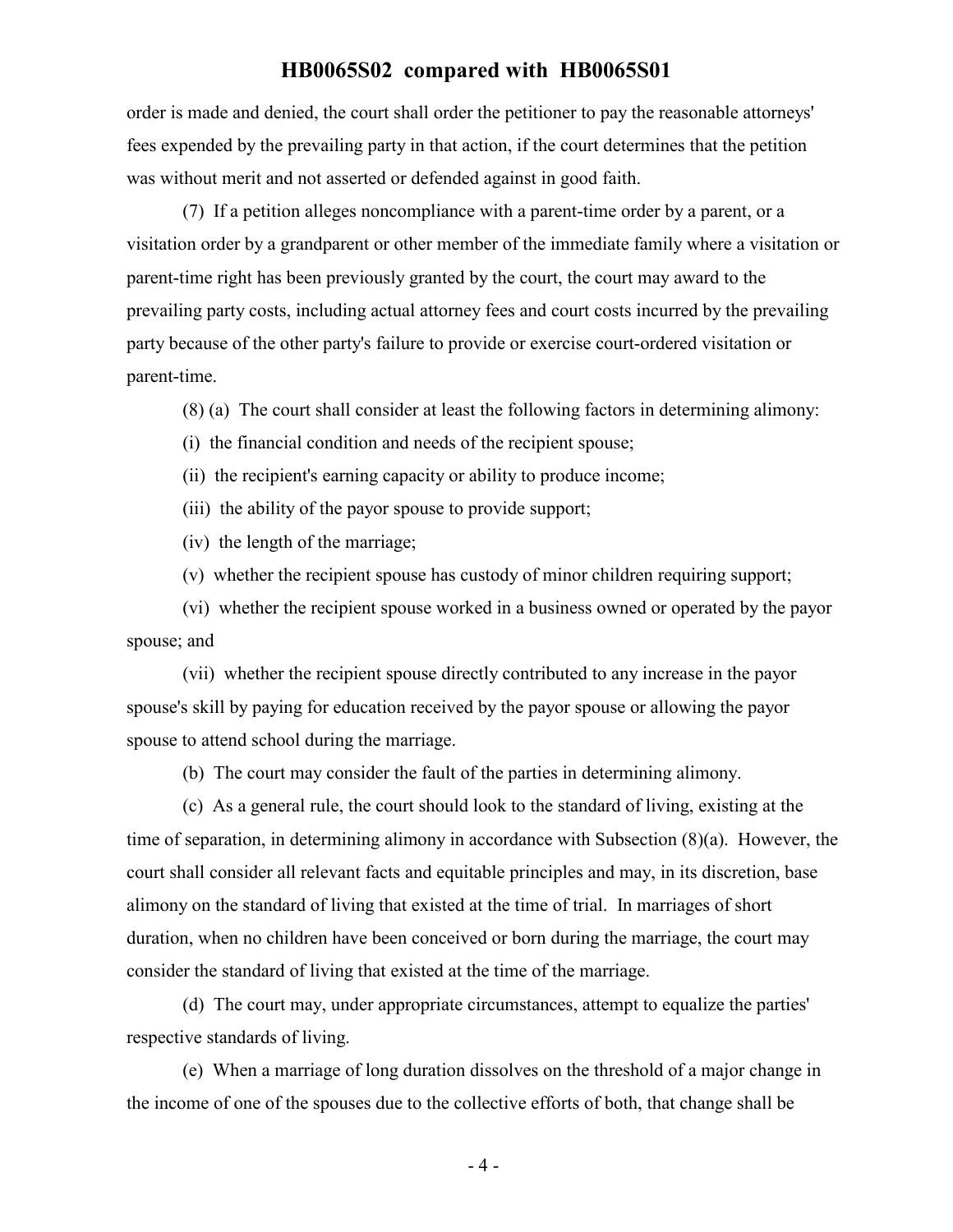considered in dividing the marital property and in determining the amount of alimony. If one spouse's earning capacity has been greatly enhanced through the efforts of both spouses during the marriage, the court may make a compensating adjustment in dividing the marital property and awarding alimony.

(f) In determining alimony when a marriage of short duration dissolves, and no children have been conceived or born during the marriage, the court may consider restoring each party to the condition which existed at the time of the marriage.

 $(g)$  (i) The court has continuing jurisdiction to make substantive changes and new orders regarding alimony based on a substantial material change in circumstances not foreseeable at the time of the divorce.

(ii) The court may not modify alimony or issue a new order for alimony to address needs of the recipient that did not exist at the time the decree was entered, unless the court finds extenuating circumstances that justify that action.

(iii) In determining alimony, the income of any subsequent spouse of the payor may not be considered, except as provided in this Subsection (8).

(A) The court may consider the subsequent spouse's financial ability to share living expenses.

(B) The court may consider the income of a subsequent spouse if the court finds that the payor's improper conduct justifies that consideration.

(h) Alimony may not be ordered for a duration longer than the number of years that the marriage existed unless, at any time prior to termination of alimony, the court finds extenuating circumstances that justify the payment of alimony for a longer period of time.

(9) Unless a decree of divorce specifically provides otherwise, any order of the court that a party pay alimony to a former spouse automatically terminates upon the remarriage or death of that former spouse. However, if the remarriage is annulled and found to be void ab initio, payment of alimony shall resume if the party paying alimony is made a party to the action of annulment and his rights are determined.

(10) Any order of the court that a party pay alimony to a former spouse terminates upon establishment by the party paying alimony that the former spouse is cohabitating with another person.

Section 2. Section **31A-22-413** is amended to read: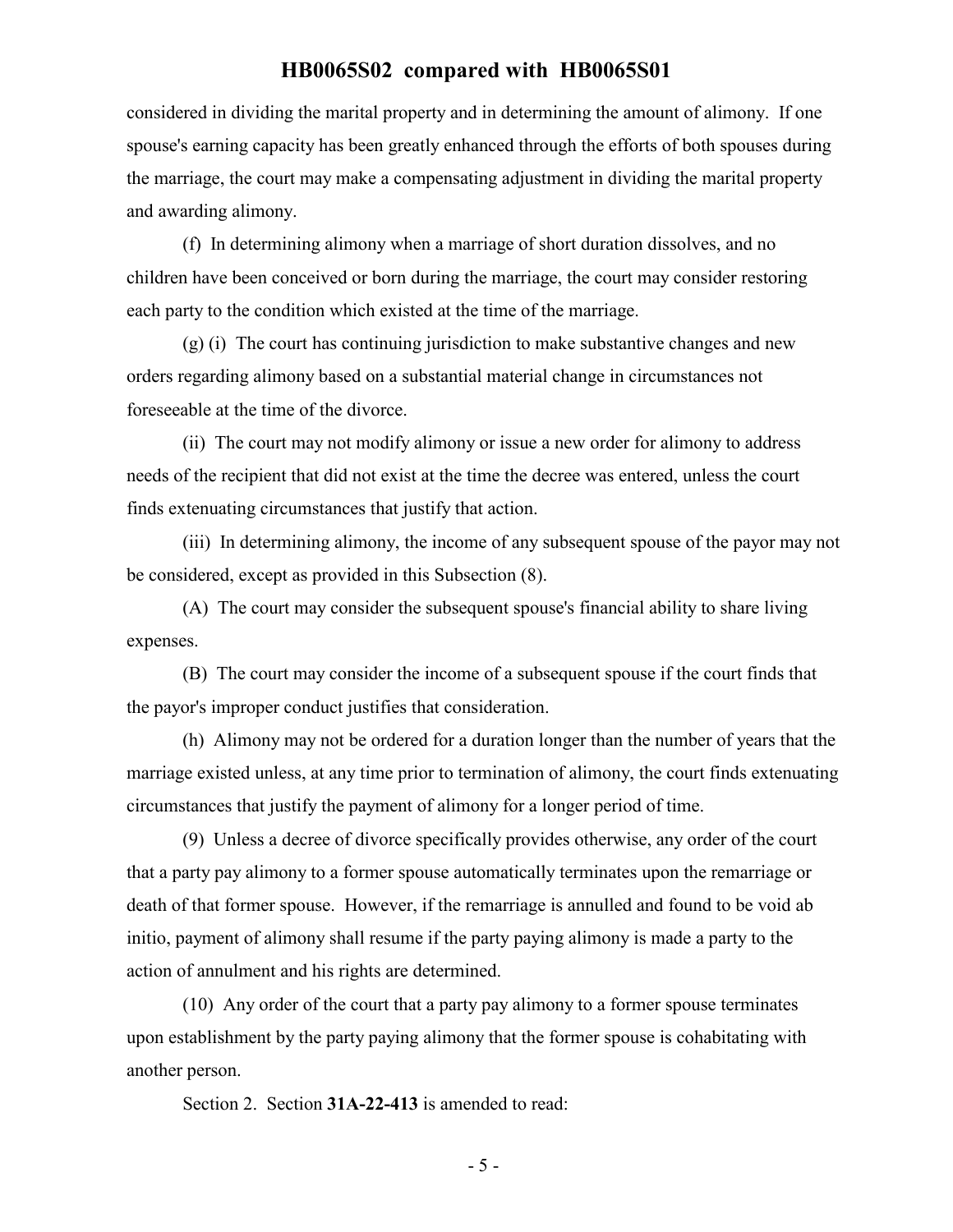#### **31A-22-413. Designation of beneficiary.**

(1) Subject to Subsection 31A-22-412(2), no life insurance policy or annuity contract may restrict the right of a policyholder or certificate holder:

(a) to make an irrevocable designation of beneficiary effective immediately or at some subsequent time; or

(b) if the designation of beneficiary is not explicitly irrevocable, to change the beneficiary without the consent of the previously designated beneficiary. Subsection  $75-6-201(1)(c)$  applies to designations by will or by separate writing.

(2) (a) An insurer may prescribe formalities to be complied with for the change of beneficiaries, but those formalities may only be designed for the protection of the insurer. [<del>The</del>] Notwithstanding Section 75-2-804, the insurer discharges its obligation under the insurance policy or certificate of insurance if it pays the properly designated beneficiary unless it has actual notice of either an assignment or a change in beneficiary designation made pursuant to Subsection  $(1)(b)$  [or Section 75-2-804].

(b) The insurer has actual notice if the formalities prescribed by the policy are complied with, or if the change in beneficiary has been requested in the form prescribed by the insurer and delivered to an agent representing the insurer at least three days prior to payment to the earlier properly designated beneficiary.

Section 3. Section **75-2-804** is amended to read:

**75-2-804. Definitions -- Revocation of probate and nonprobate transfers by divorce -- Effect of severance -- Revival -- Protection of payors, third parties, and bona fide purchasers -- Personal liability of recipient -- No revocation by other changes of circumstances -- No revocation of life insurance beneficiary.**

(1) As used in this section:

(a) "Disposition or appointment of property" includes a transfer of an item of property or any other benefit to a beneficiary designated in a governing instrument.

(b) "Divorce or annulment" means any divorce or annulment, or any dissolution or declaration of invalidity of a marriage, that would exclude the spouse as a surviving spouse within the meaning of Section 75-2-802. A decree of separation that does not terminate the status of husband and wife is not a divorce for purposes of this section.

(c) "Divorced individual" includes an individual whose marriage has been annulled.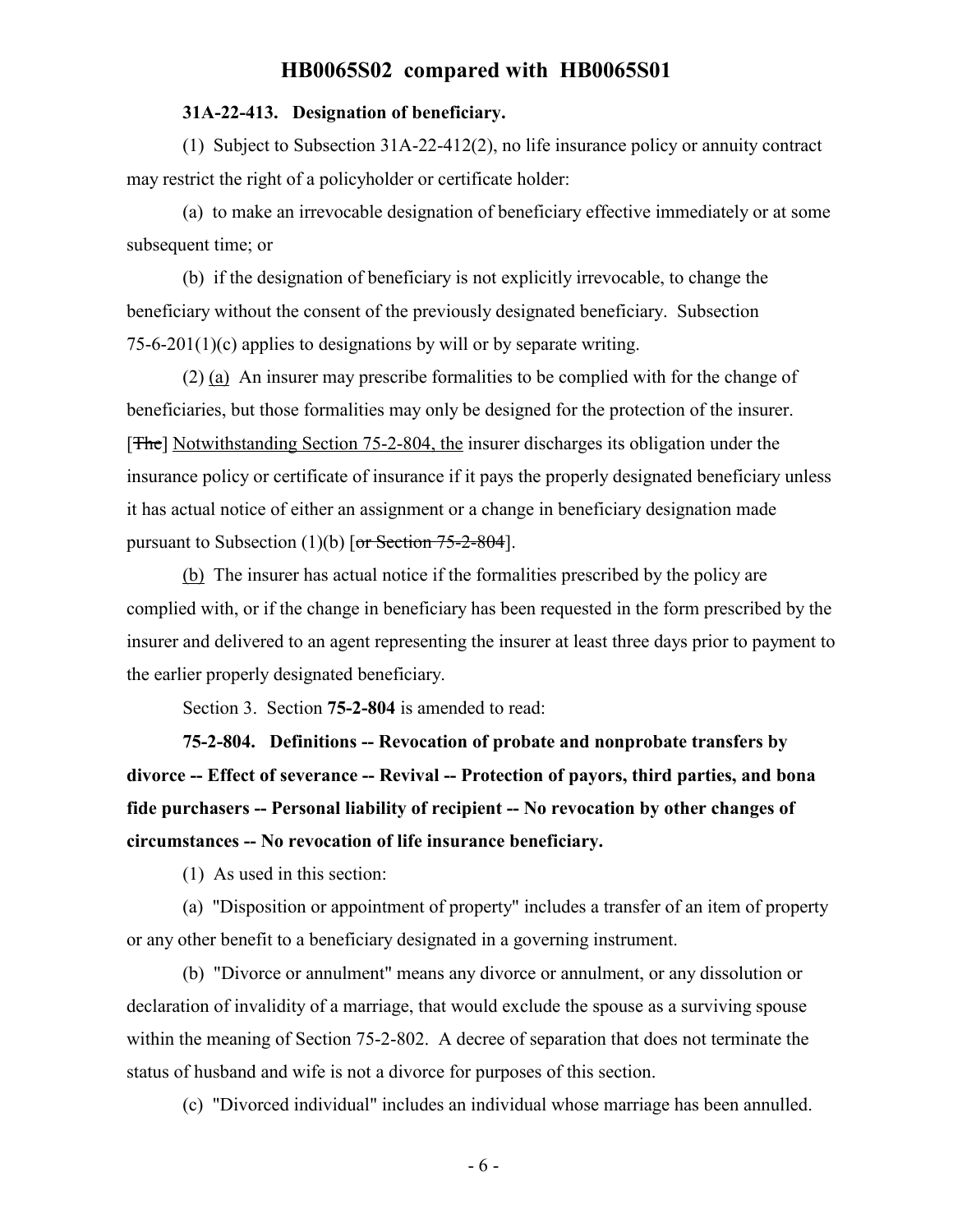(d) "Governing instrument" means a governing instrument executed by the divorced individual before the divorce or annulment of [his] the individual's marriage to [his] the individual's former spouse.

(e) "Relative of the divorced individual's former spouse" means an individual who is related to the divorced individual's former spouse by blood, adoption, or affinity and who, after the divorce or annulment, is not related to the divorced individual by blood, adoption, or affinity.

(f) "Revocable," with respect to a disposition, appointment, provision, or nomination, means one under which the divorced individual, at the time of the divorce or annulment, was alone empowered, by law or under the governing instrument, to cancel the designation in favor of [his] the individual's former spouse or former spouse's relative, whether or not the divorced individual was then empowered to designate [himself] another in place of [his] the individual's former spouse or in place of [his] the individual's former spouse's relative and whether or not the divorced individual then had the capacity to exercise the power.

(2) Except as provided by the express terms of a governing instrument, a court order, or a contract relating to the division of the marital estate made between the divorced individuals before or after the marriage, divorce, or annulment, the divorce or annulment of a marriage:

(a) revokes any revocable:

(i) disposition or appointment of property made by a divorced individual to  $[\overline{\text{his}}]$  the individual's former spouse in a governing instrument and any disposition or appointment created by law or in a governing instrument to a relative of the divorced individual's former spouse;

(ii) provision in a governing instrument conferring a general or nongeneral power of appointment on the divorced individual's former spouse or on a relative of the divorced individual's former spouse; and

(iii) nomination in a governing instrument, [nominating] which nominates a divorced individual's former spouse or a relative of the divorced individual's former spouse to serve in any fiduciary or representative capacity, including a personal representative, executor, trustee, conservator, agent, or guardian; and

(b) severs the interests of the former spouses in property held by them at the time of the

- 7 -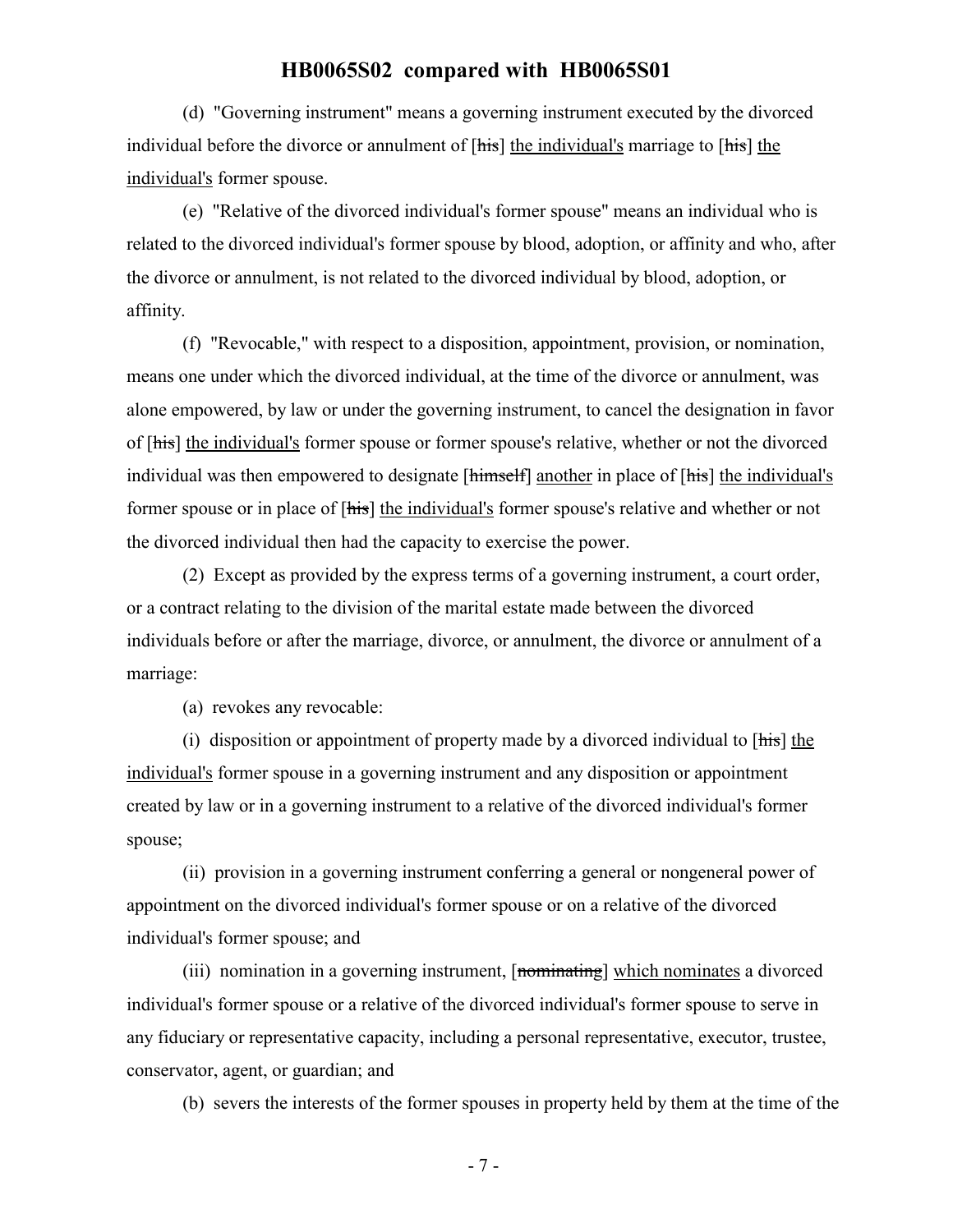divorce or annulment as joint tenants with the right of survivorship, transforming the interests of the former spouses into tenancies in common.

(3) This section does not apply to the designation of a beneficiary of a life insurance policy or annuity contract. A policyholder or certificate holder who obtains a divorce or annulment shall request a beneficiary change in the form required by the insurer in accordance with Section 31A-22-413.

 $[\frac{(3)}{(4)}]$  (4) A severance under Subsection (2)(b) does not affect any third-party interest in property acquired for value and in good faith reliance on an apparent title by survivorship in the survivor of the former spouses unless a writing declaring the severance has been noted, registered, filed, or recorded in records appropriate to the kind and location of the property, which are relied upon, in the ordinary course of transactions involving such property, as evidence of ownership.

 $[\frac{(4)}{(6)}]$  (5) Provisions of a governing instrument are given effect as if the former spouse and relatives of the former spouse disclaimed all provisions revoked by this section or, in the case of a revoked nomination in a fiduciary or representative capacity, as if the former spouse and relatives of the former spouse died immediately before the divorce or annulment.

 $[\frac{1}{5}]$  (6) Provisions revoked solely by this section are revived by the divorced individual's remarriage to the former spouse or by a nullification of the divorce or annulment.

 $[(6)] (7)$  No change of circumstances other than as described in this section and in Section 75-2-803 effects a revocation.

 $[\overline{7}](8)$  (a) A payor or other third party is not liable for having made a payment or transferred an item of property or any other benefit to a beneficiary designated in a governing instrument affected by a divorce, annulment, or remarriage, or for having taken any other action in good faith reliance on the validity of the governing instrument, before the payor or other third party received written notice of the divorce, annulment, or remarriage. A payor or other third party is liable for a payment made or other action taken after the payor or other third party received written notice of a claimed forfeiture or revocation under this section.

(b) Written notice of the divorce, annulment, or remarriage under Subsection  $[\overline{(7)}]$ (8)(a) shall be mailed to the payor's or other third party's main office or home by registered or certified mail, return receipt requested, or served upon the payor or other third party in the same manner as a summons in a civil action. Upon receipt of written notice of the divorce,

- 8 -